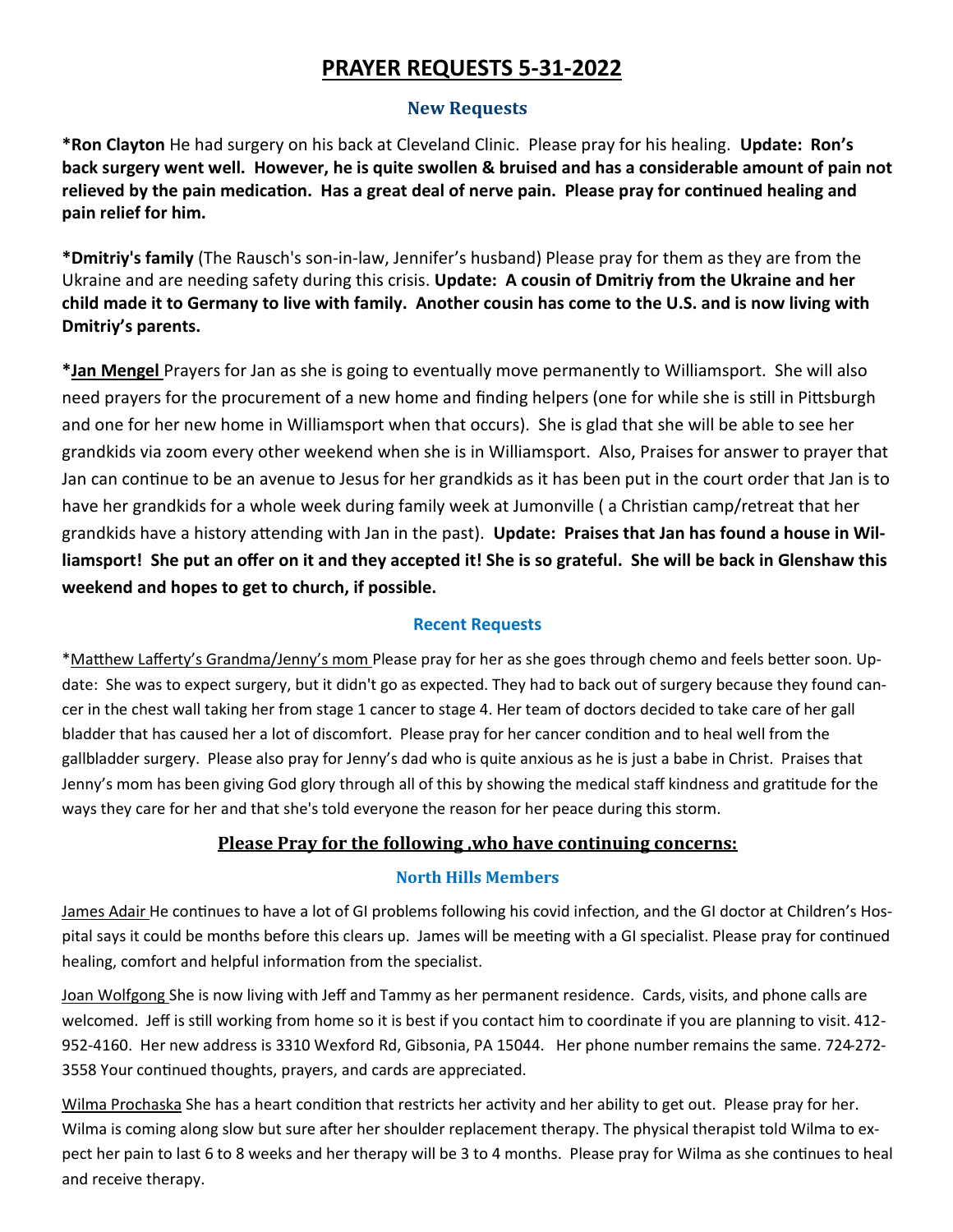Joey Plocki Joey had an extremely bad seizure. He then had an EEG done which showed some type of epilepsy. They are meeting with a neurologist about it. Please pray for Joey and his family.

### **Friends and Family**

Cindy Nuckolls (Vivian Parker's daughter's, Holly, Mother-in-law) Her cancer has metastasized and Cindy is struggling with her chemo. Please keep her in prayer..

Dennis Prochaska (Wilma Prochaska's nephew) Please pray for Dennis's strength and comfort. Also pray for his family. He is diagnosed with ALS (Lou Gehrig's disease). Update: Dennis is now in need of help with his daily activities. His three grown sons, who don't live far and his fiancé are all sharing the responsibility. They are taking it one day at a time. Please pray for strength and peace for all of them.

Justin Aikens (Susan Parson's brother) He is in need of a living donor for a liver transplant. Please pray that he is able to find a match/someone willing to donate part of their liver for him very soon.

Karen & 12 year old son (Phyllis Renner's co-worker) Karen's son was diagnosed with Lymphoma and will have to undergo chemotherapy. Please pray for them.

Kat Gardner Continued prayers for Kat as she battles cancer. Also, pray for George's health as he helps Kat.

Kenny Branson (KC Branson's dad) He was diagnosed with cancer and is receiving treatments. Please pray for his health but more importantly for his spirit and his faith and that he can use this trial to glorify God and reach doctors, nurses and concerned family members with the gospel.

Levi and Lainey Chisholm (Friends of the Steigerwalds) They are 2 year old twins that had a bad accident. Please pray for continued healing for both with special prayers of a miracle for Levi.

Louise Craft **(**Amy McCumsey's aunt) Please pray for her as she has colon cancer. Prayers for continued positive health are appreciated.

Nate Moore Prayers for Nate, a senior at Eden, who fell and fractured his neck with immediate paralyzing effects. Please pray for his family, Eden Christian school, teachers, students, who were with him during the fall, his friends, and students in the school. Praying also for this to not harden student's hearts and for healing to be given to God's glory.

Pam Kos (Tom Kos's sister-in-law) Prayers while she continues her kidney dialyses.

Riley Faith (Phyllis Renner's friend's granddaughter) She is 4 years old and fighting stage 4 cancer.

Tina Oshlick (Buddy Veiga's cousin) Prayers for Tina as she fights bone cancer with expensive weekly treatments while caring for her young autistic son. Her cancer continues to spread despite experimental and traditional treatments. She continues to get treatment for the cancer and they remain cautiously optimistic that she will continue to be able to tolerate the Chemo.

# **Christian Concerns:**

The Church Prayers for Christian unity. Prayers for the efforts to grow and plant. Prayers for all unspoken requests.

Marriages Please pray, as there are many struggling.

Prayers for the lost and those seeking the Lord. Prayers for those with family/relationship issues.

Please pray for those who are contemplating baptism and becoming a Christian.

The poor and all the sick, including from COVID Please pray for them.

Persecuted people Please pray for the many people around the world who are being oppressed and are suffering ethnic and religious persecution - some of whom are fellow believers in Christ.